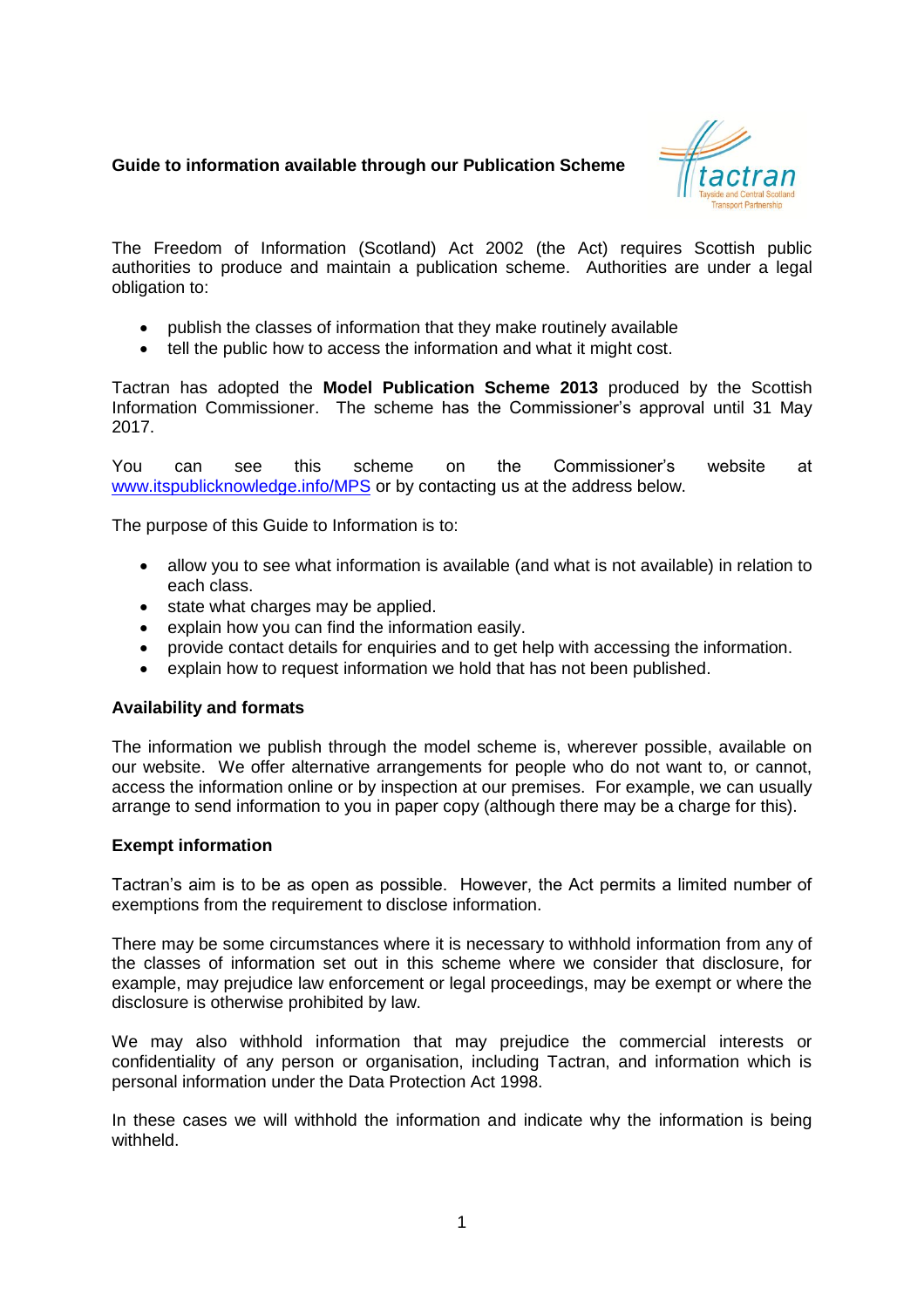# **Copyright**

Information obtained from this publication scheme generally can be copied or reproduced without formal permission from Tactran, provided it is copied and reproduced accurately and is not used in a misleading, defamatory or prejudicial context and provided you identify the source of the material and Tactran's copyright status is acknowledged.

Please note that any of the material published in terms of this publication scheme remains the copyright © of Tactran unless otherwise stated. Commercial exploitation or reproduction of this material is prohibited. Any requests concerning the publication of material on a commercial basis should be made in writing.

Some of the material available by virtue of the publication scheme may be subject to third party copyright. You should seek the consent of the copyright owner if you wish to reproduce any of this information.

Some works produced by the government qualify for Crown copyright protection which means that some of these materials can be reproduced without a licence. More details of these categories can be found at:

<http://www.nationalarchives.gov.uk/information-management/guidance/c.htm>

Any Ordnance Survey mapping included within any material reproduced as part of the publication scheme is provided to Tactran under a licence from Ordnance Survey and which is being provided as part of the Publication Scheme in order to fulfil its public function. If using material with Ordnance Survey material within the documents you should contact Ordnance Survey to obtain advice on such use. Ordnance Survey's website is:

### <http://www.ordnancesurvey.co.uk/oswebsite/>

Tactran will not provide Ordnance Survey mapping in any format that would infringe its licence and will not provide Ordnance Survey mapping in digital format.

## **Accessing Information not included in the Publication Scheme**

As indicated, this scheme lists the information that is or will be routinely made available. However, members of the public have further rights that enable them to access information from Tactran.

Since 1 January, 2005, members of the public have had the right to access information from Scottish Public Authorities (Section 1 of the Act). On 3 April, 2006, Tactran was designated as a Scottish Public Authority. Therefore, members of the public have the right to access information held by Tactran or held on behalf of Tactran subject to certain exceptions and conditions.

The process for obtaining information under section 1 of the Act (Freedom of Information request) is different than obtaining information under the publication scheme.

Before submitting a Freedom of Information request you should check our website as Tactran places a large amount of information on the website.

However, if you wish to submit a Freedom of Information request, the request must be in writing or in some other permanent recordable form such as an e-mail. The request should:

**•** Describe the information requested;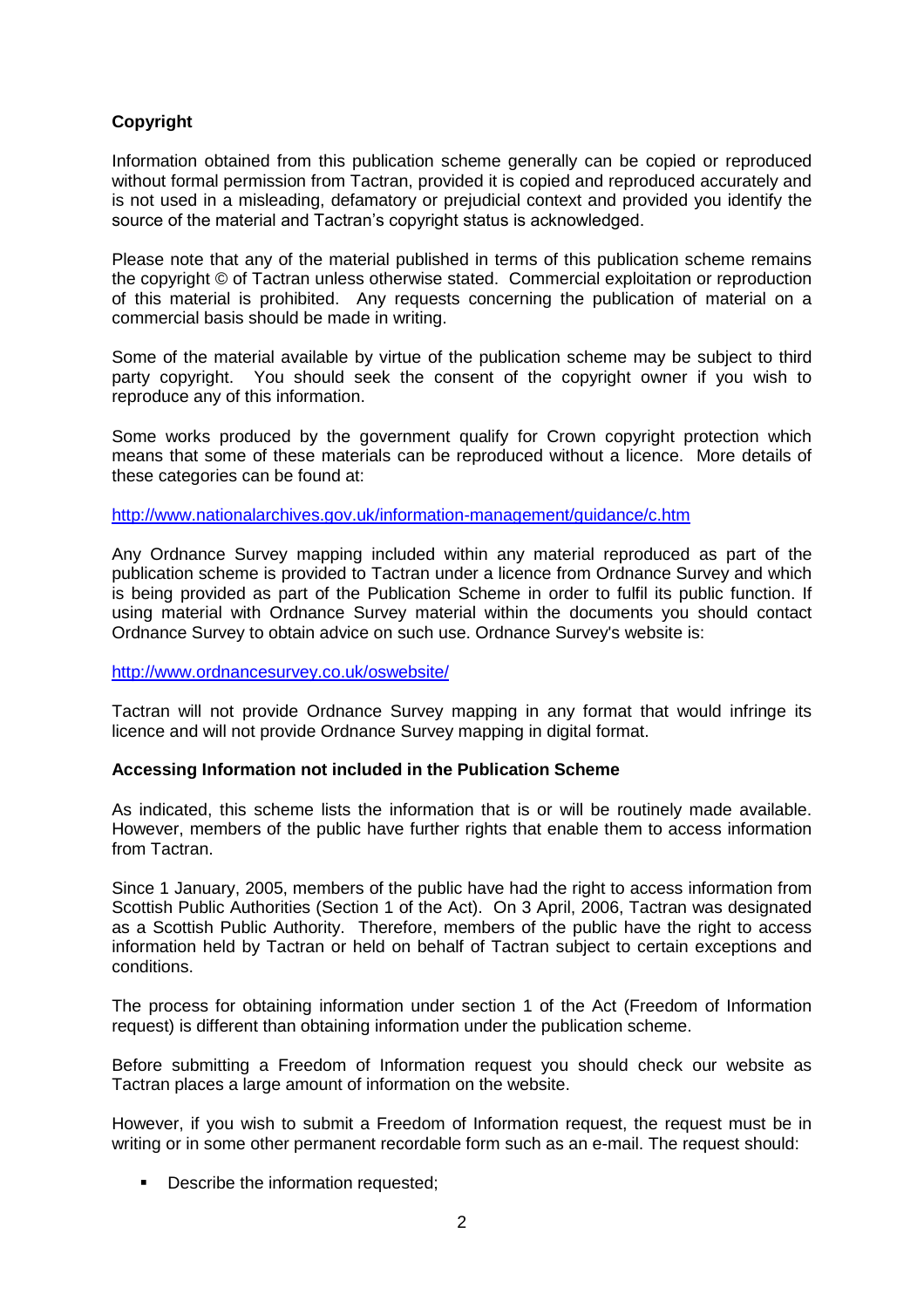- **State an address for correspondence;**
- Preferably provide a contact number (in case we need to contact you to clarify the information requested);
- State the format in which you would wish to receive the information.

Tactran wishes to assist applicants and therefore we may contact you to clarify the exact nature of the information requested or to discuss the format of the information with you. Our staff who are responsible for this scheme would be happy to assist you if you wish to contact them with any requests.

### **Charges**

This section explains when we may make a charge for our publications and how any charge will be calculated. There is no charge to view information on our website or at our premises.

We may charge for providing information to you e.g., photocopying and postage, but we will charge you no more than it actually costs us to do so. We will always tell you what the cost is before providing the information to you.

Our photocopying charge per sheet of paper is shown in the tables below:

### **Black and white photocopying**

| Size of paper | Pence per sheet of paper |
|---------------|--------------------------|
|               |                          |

#### **Colour photocopying**

| Size of paper | Pence per sheet of paper |
|---------------|--------------------------|
|               |                          |

Information provided on CD-Rom will be charged at 50p per computer disc.

Postage costs will be recharged at the rate we pay to send the information to you. Our charge is for sending information by Royal Mail First Class.

When providing copies of pre-printed publications, we will charge no more than the cost per copy of the total print run. We do not pass any other costs on to you in relation to our published information.

### **Contact us**

You can contact us for assistance with any aspect of this publication scheme:

#### **The Freedom of Information Officer Tactran Bordeaux House 31 Kinnoull Street PERTH PH1 5EN**

### **Fax: 01738 639705 or E-mail: [info@tactran.gov.uk](mailto:info@tactran.gov.uk)**

We will also be pleased to advise you how to ask for information that we do not publish, or how to complain if you are dissatisfied with any aspect of this publication scheme.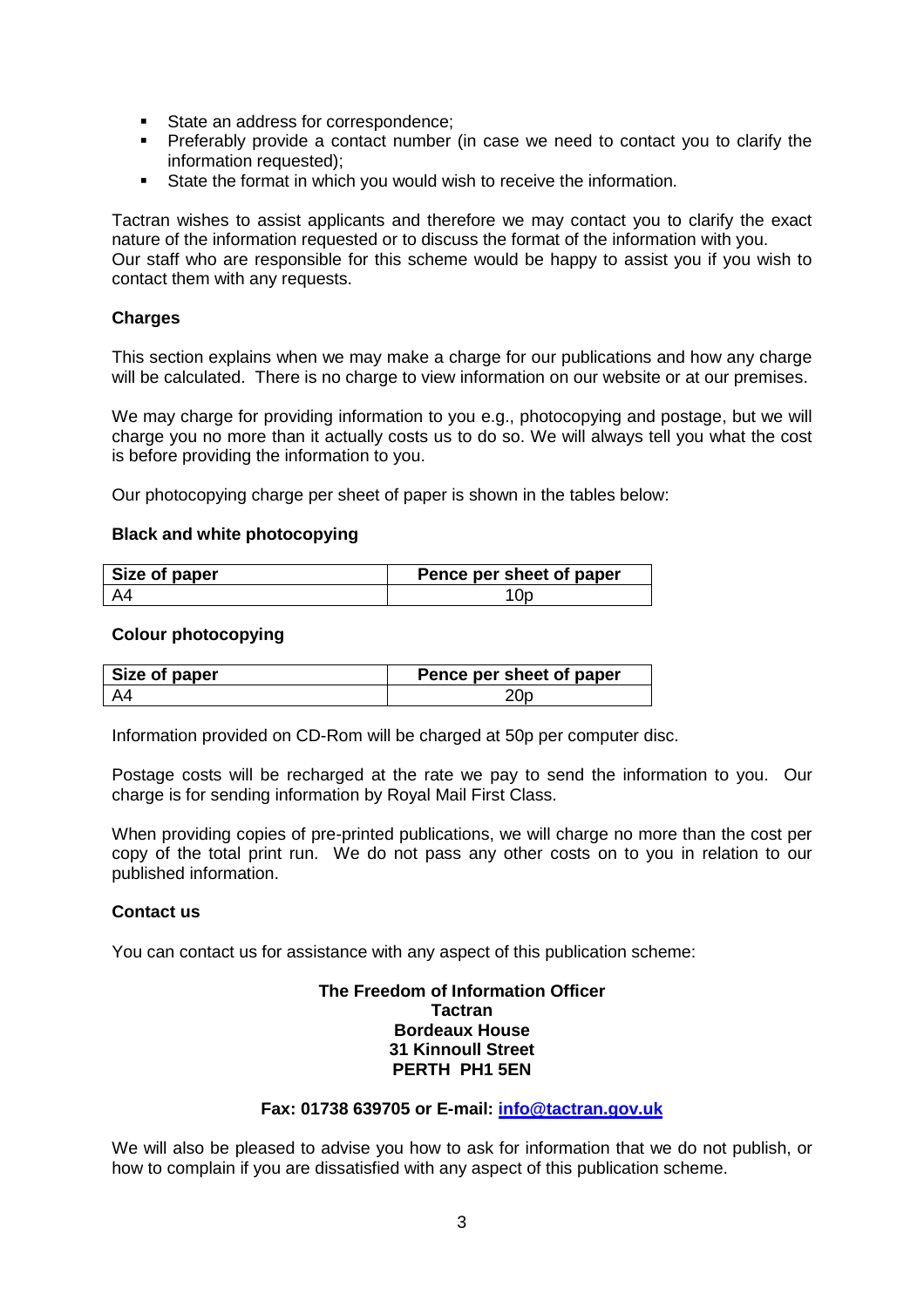## **The classes of information that we publish**

We publish information that we hold within the following classes. Once information is published under a class we will continue to make it available for the current and previous two financial years.

Where information has been updated or superseded, only the current version will be available. If you would like to see previous versions, you may make a request to us for that information.

# **CLASS 1: ABOUT TACTRAN**

### **Class description:**

Information about Tactran, who we are, where to find us, how to contact us, how we are managed and our external relations

| The information we<br>publish under this<br>class | How to access it                                                     |
|---------------------------------------------------|----------------------------------------------------------------------|
| Partnership Name                                  | Tactran                                                              |
| Address and contact                               | <b>Bordeaux House</b>                                                |
| details                                           | 31 Kinnoull Street                                                   |
| Contact details -                                 | Perth                                                                |
| customer care and                                 | PH1 5EN                                                              |
| complaint functions                               | Tel: 01738 475775                                                    |
|                                                   | Fax: 01738 639705                                                    |
|                                                   | E-mail: info@tactran.gov.uk                                          |
| Organisational                                    |                                                                      |
| structure, roles and                              | http://www.tactran.gov.uk/about_whoswho.html                         |
| responsibilities of                               |                                                                      |
| senior officers                                   |                                                                      |
| <b>Business opening</b><br>hours:                 | $9am - 5pm$                                                          |
| <b>Publication Scheme</b>                         |                                                                      |
| and guide to                                      | http://www.itspublicknowledge.info/ScottishPublicAuthorities/Publica |
| information including                             | tionSchemes/PublicationSchemesModelPublicationSchemes.asp            |
| contact details and                               |                                                                      |
| advice on how to                                  | http://www.tactran.gov.uk/about_freedominfo.html                     |
| request information                               |                                                                      |
| <b>Constitution</b>                               |                                                                      |
| Legal framework                                   | http://www.tactran.gov.uk/about.html                                 |
| <b>How the Partnership</b>                        |                                                                      |
| is run                                            |                                                                      |
| Names of Partnership                              |                                                                      |
| Members, officers                                 |                                                                      |
| and Partnership                                   | http://www.tactran.gov.uk/about_partermembership.html                |
| <b>Board and Executive</b>                        |                                                                      |
| Committee and                                     |                                                                      |
| decision making                                   |                                                                      |
| structures etc                                    |                                                                      |
| Governance policies,                              |                                                                      |
| including<br>standing                             | http://www.tactran.gov.uk/about_governancedocuments.html             |
| orders etc                                        |                                                                      |
| <b>Corporate Planning</b>                         |                                                                      |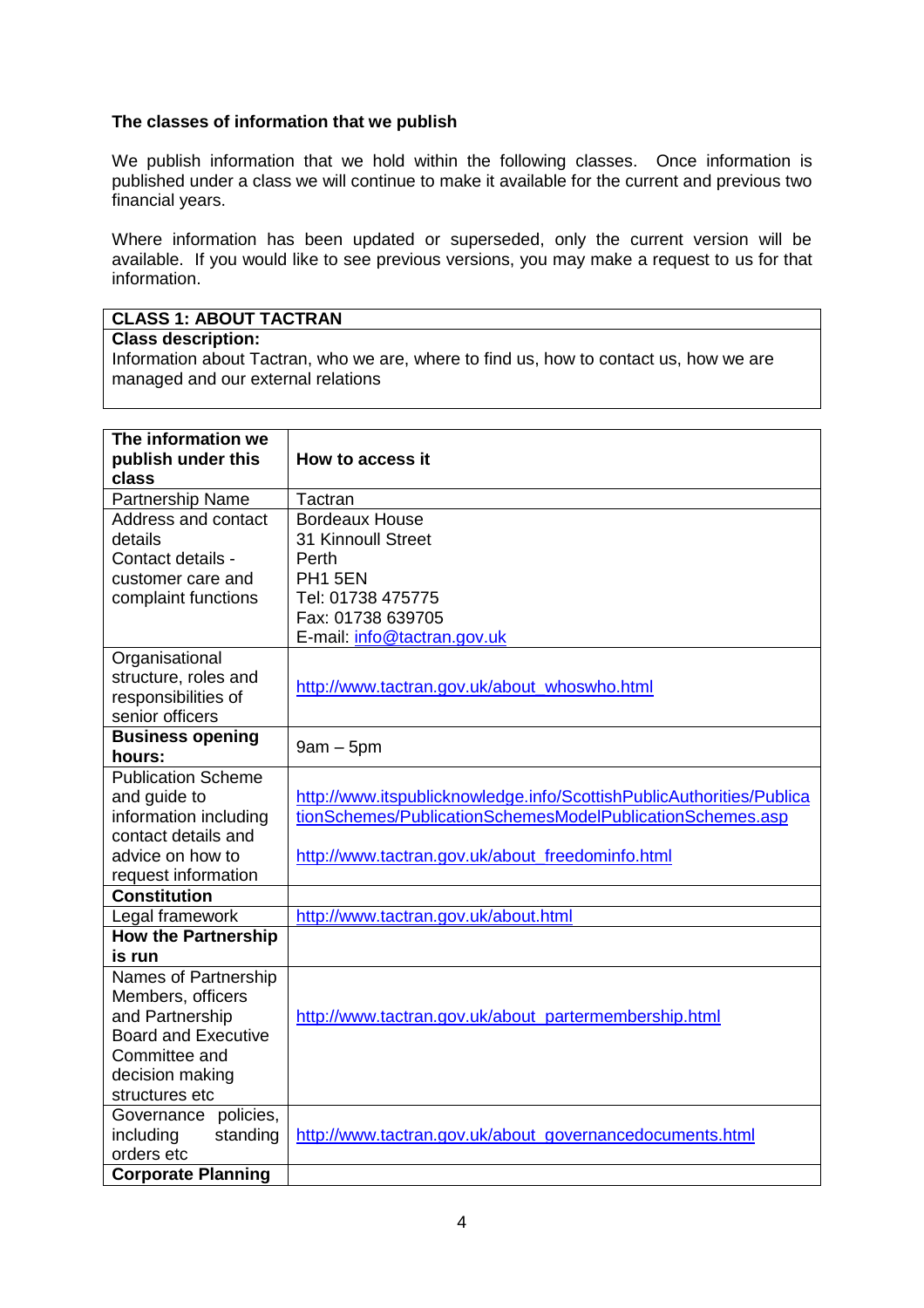| Vision statement                                  | http://www.tactran.gov.uk/about.html              |
|---------------------------------------------------|---------------------------------------------------|
| Corporate strategies                              | http://www.tactran.gov.uk/strategy.html           |
| Corporate policies,<br>e.g. environmental,<br>etc | http://www.tactran.gov.uk/strategy_downloads.html |
| Strategic planning<br>process                     | http://www.tactran.gov.uk/strategy.html           |

# **CLASS 2: HOW WE DELIVER OUR FUNCTIONS AND SERVICES**

## **Class description:**

Information about our work, our strategy and policies for delivering functions and services and information for our service users.

| The information we<br>publish under this<br>class | How to access it                                          |
|---------------------------------------------------|-----------------------------------------------------------|
| <b>Regional Transport</b>                         | http://www.tactran.gov.uk/strategy.html                   |
| Strategy (RTS)                                    | http://www.tactran.gov.uk/strategy_downloads.html         |
| <b>Regional Transport</b>                         |                                                           |
| <b>Strategy Monitoring</b>                        | http://www.tactran.gov.uk/about_annualreport.html         |
| Report                                            |                                                           |
| <b>RTS Action Plans</b>                           | http://www.tactran.gov.uk/strategy_downloads.html         |
| What We Do                                        | http://www.tactran.gov.uk/projects.html                   |
| <b>Tactran Projects</b>                           | http://www.tactran.gov.uk/projects.html                   |
| <b>Travel Planning</b>                            | http://www.tactran.gov.uk/projects_travelplanning.html    |
| <b>Access to Healthcare</b>                       | http://www.tactran.gov.uk/documents/FINALHTF.pdf          |
| <b>Community Planning</b>                         | http://www.tactran.gov.uk/strategy_communityplanning.html |
| <b>Services</b>                                   |                                                           |
| <b>Travel Information and</b>                     | http://www.tactranconnect.com/                            |
| Advice                                            | http://www.travelknowhow.org.uk/tactran/                  |
|                                                   | https://tactran.liftshare.com/#                           |
| Timetable Information                             | http://www.tactranconnect.com/                            |
| and Journey Planning                              | https://tactran.liftshare.com/#                           |
| Feedback (including<br>complaints/compliments)    | http://www.tactran.gov.uk/about_contactus.html            |

## **CLASS 3: HOW WE TAKE DECISIONS AND WHAT WE HAVE DECIDED Class description:**

Information about the decisions we take, how we make decisions and how we involve others

| The information we<br>publish under this<br>class                             | How to access it                        |
|-------------------------------------------------------------------------------|-----------------------------------------|
| Agendas and minutes of<br>Partnership meetings<br>and Executive<br>Committee. | http://www.tactran.gov.uk/meetings.html |
| <b>Officer Liaison Groups</b>                                                 | Contact us at details above             |
| The Regional Transport<br>Strategy for Tayside and                            | http://www.tactran.gov.uk/strategy.html |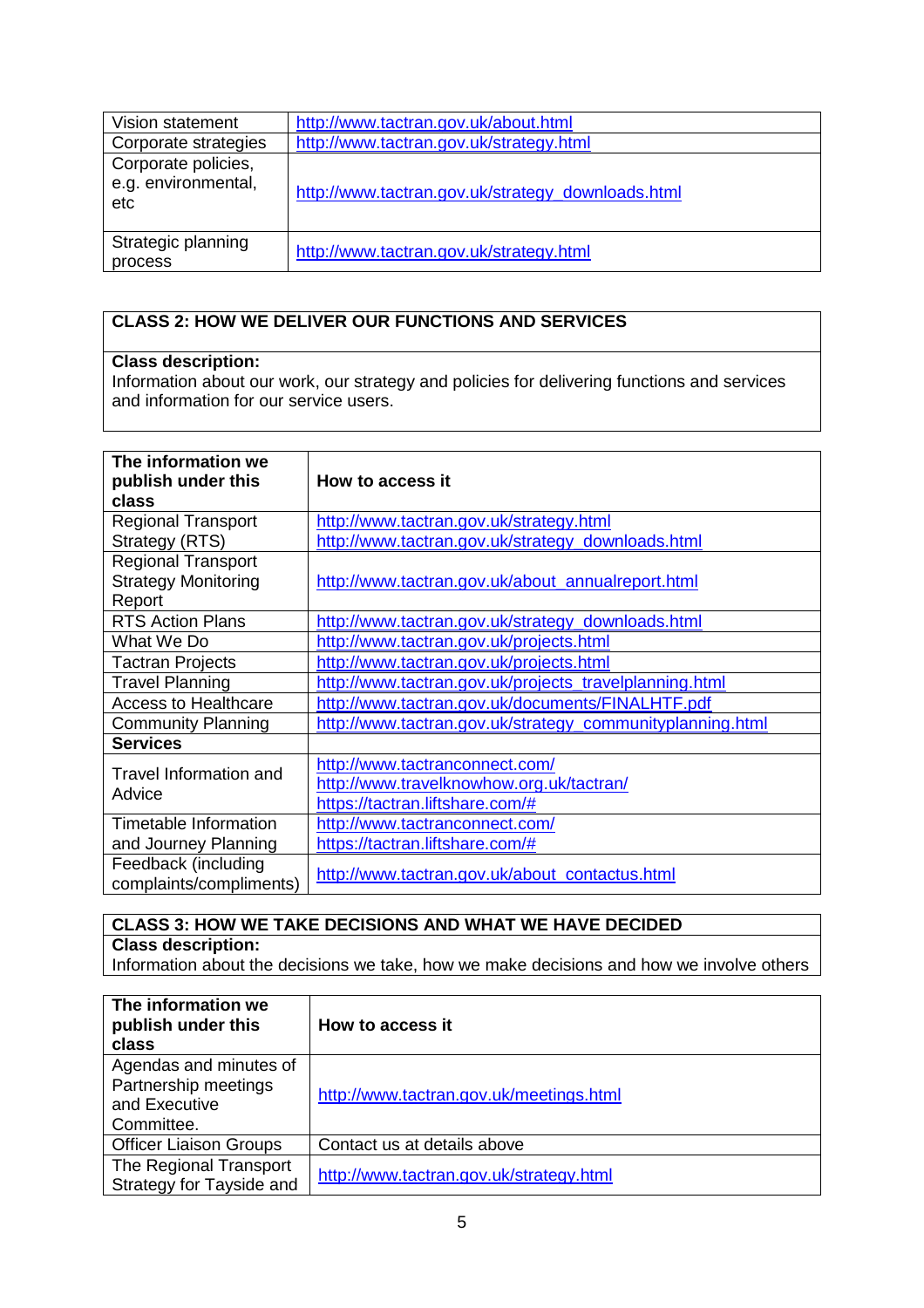| <b>Central Scotland</b><br><b>Transport Partnership</b> |                                                                                                                                   |
|---------------------------------------------------------|-----------------------------------------------------------------------------------------------------------------------------------|
| List of Partnership<br>members                          | http://www.tactran.gov.uk/about_whoswho.html#councilmembers<br>http://www.tactran.gov.uk/about_whoswho.html#noncouncilmem<br>bers |
| Governance<br>documents                                 |                                                                                                                                   |
| Partnership Standing<br>Orders                          | http://www.tactran.gov.uk/documents/110621StandingOrders.pdf                                                                      |
| Scheme of Delegations                                   | http://www.tactran.gov.uk/documents/110621SchemeofDelegatio<br>n.pdf                                                              |
| Code of conduct                                         | http://www.tactran.gov.uk/documents/110621MembersCodeofCo<br>nduct.pdf                                                            |
| <b>Financial Regulations</b>                            | http://www.tactran.gov.uk/documents/110621FinancialRegulation<br>s.pdf                                                            |

## **CLASS 4: WHAT WE SPEND AND HOW WE SPEND IT**

# **Class description:**

Information about our strategy for, and management of, financial resources (in sufficient detail to explain how we plan to spend public money and what has actually been spent.

| The information we<br>publish under this<br>class                 | How to access it                                                                                                                                                       |
|-------------------------------------------------------------------|------------------------------------------------------------------------------------------------------------------------------------------------------------------------|
| Annual audited accounts                                           | http://www.tactran.gov.uk/documents/120911Item4.2AnnualState<br>mentofAccounts.pdf                                                                                     |
| Annual budgets - capital<br>and revenue                           | http://www.tactran.gov.uk/documents/130312ltem92013_14Reve<br>nueFunding.pdf<br>http://www.tactran.gov.uk/documents/120612ltem122012 13Cap<br><i>italProgramme.pdf</i> |
| <b>Public Service Reform</b><br>(Scotland) Act 2010<br>statements | http://www.tactran.gov.uk/about_governancedocuments.html                                                                                                               |
| <b>Financial Regulations</b>                                      | http://www.tactran.gov.uk/documents/110621FinancialRegulation<br>s.pdf                                                                                                 |

# **CLASS 5: HOW WE MANAGE OUR HUMAN, PHYSICAL AND INFORMATION RESOURCES**

# **Class description:**

Information about how we manage the human, physical and information resources of **Tactran** 

| The information we<br>publish under this<br>class | How to access it                                                                                                                                                                                                                                                                                                                                                                                                  |
|---------------------------------------------------|-------------------------------------------------------------------------------------------------------------------------------------------------------------------------------------------------------------------------------------------------------------------------------------------------------------------------------------------------------------------------------------------------------------------|
| <b>Human Resources</b>                            |                                                                                                                                                                                                                                                                                                                                                                                                                   |
| <b>Staff Policies</b>                             | Employee Policies and Procedures - Achieving & Maintaining<br>Standards; Adoption Leave; Annual Leave; Care &<br>Compassionate Leave; Employee Code of Conduct; Equal<br>Opportunities; Fairness at Work; Flexitime; Maternity Leave;<br>Maximising Attendance; Paternal Leave; Paternity Leave;<br>Reporting Concerns at Work; Smoking at Work; Special Leave;<br>Substance Misuse - Contact us at details above |
| <b>Conditions of Service</b>                      | Contact us at details above                                                                                                                                                                                                                                                                                                                                                                                       |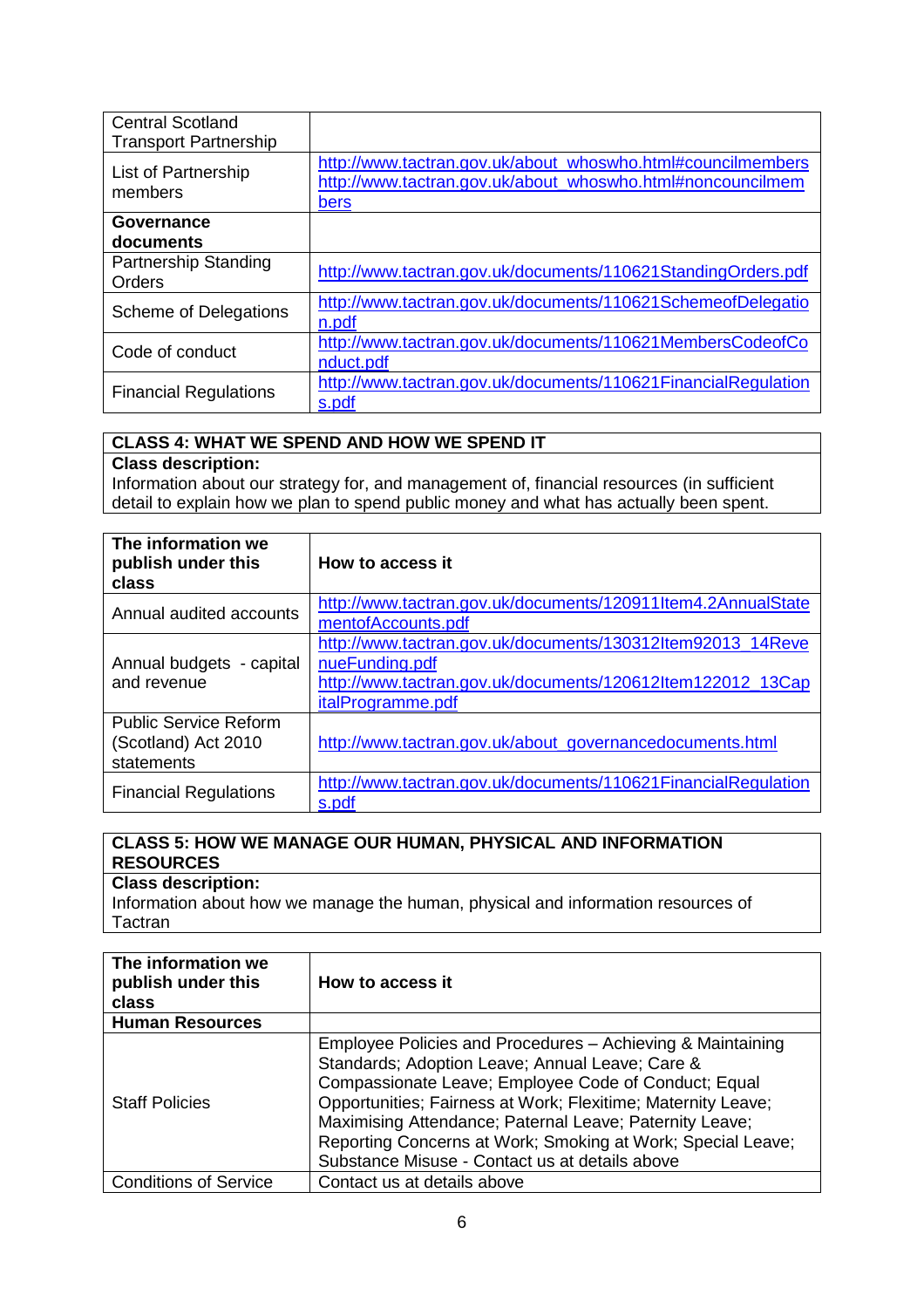| <b>Equality Approach</b><br>including Disability,<br>Gender, and Race                     | Public Sector Equalities Duty Mainstreaming Report and<br><b>Outcomes Report</b>          |
|-------------------------------------------------------------------------------------------|-------------------------------------------------------------------------------------------|
| Careers at Tactran                                                                        | Contact us at details above. All vacancies will be posted on our<br>website under "News". |
| <b>Physical Resources</b>                                                                 |                                                                                           |
| <b>Tactran's Property</b><br>Information                                                  | Contact us at details above.                                                              |
| <b>Strategic Environmental</b><br>Assessment, Main<br>Report and Summary of<br><b>RTS</b> | http://www.tactran.gov.uk/strategy_downloads.html                                         |
| Sustainable and Active<br><b>Travel Grant Scheme</b>                                      | http://www.tactran.gov.uk/projects_travelplanning.html                                    |
| <b>Information Resources</b>                                                              |                                                                                           |
| Tactran's Publication<br>Scheme                                                           | http://www.tactran.gov.uk/about freedominfo.html                                          |

## **CLASS 6: HOW WE PROCURE GOODS AND SERVICES FROM EXTERNAL PROVIDERS**

## **Class description:**

Information about how we procure goods and services, and our contracts with external providers

| The information we<br>publish under this<br>class     | How to access it                                                       |
|-------------------------------------------------------|------------------------------------------------------------------------|
| <b>Financial Regulations</b>                          | http://www.tactran.gov.uk/documents/110621FinancialRegulation<br>s.pdf |
| <b>Standing Orders</b>                                | http://www.tactran.gov.uk/documents/110621StandingOrders.pdf           |
| <b>Public Services Reform</b><br><b>Act Statement</b> | http://www.tactran.gov.uk/about_governancedocuments.html               |

## **CLASS 7: HOW WE ARE PERFORMING**

### **Class description:**

Information about how we perform as an organisation, and how well we deliver our functions and services

| The information we<br>publish under this<br>class     | How to access it                                         |
|-------------------------------------------------------|----------------------------------------------------------|
| Annual Report &<br><b>Monitoring Framework</b>        | http://www.tactran.gov.uk/about_annualreport.html        |
| <b>Public Services Reform</b><br><b>Act Statement</b> | http://www.tactran.gov.uk/about_governancedocuments.html |

# **CLASS 8: OUR COMMERCIAL PUBLICATIONS**

## **Class description:**

Information packaged and made available for sale on a commercial basis and sold at market value through a retail outlet e.g. bookshop, museum or research journal.